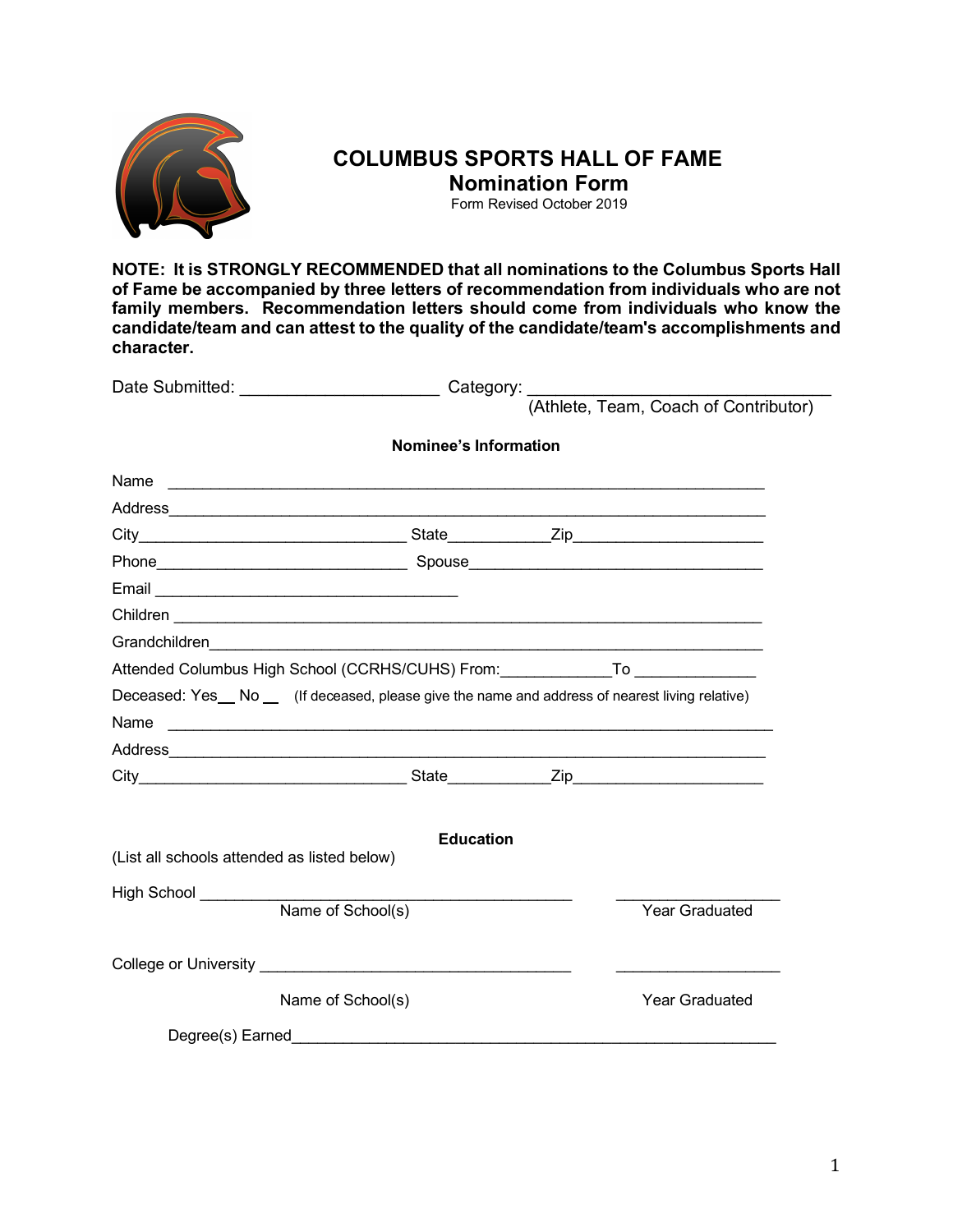| <b>College or University</b> |                   |                |
|------------------------------|-------------------|----------------|
|                              | Name of School(s) | Year Graduated |
| Degree(s) Earned             |                   |                |
| <b>Graduate Work</b>         |                   |                |
| Degree(s) Earned             | Name of School(s) | Year Graduated |

## **Honors and Awards**

School (list honors, awards, or significant contributions)

College (list honors, awards, or significant contributions)

Professional/Civic Life Experiences (list honors, awards, or significant contributions)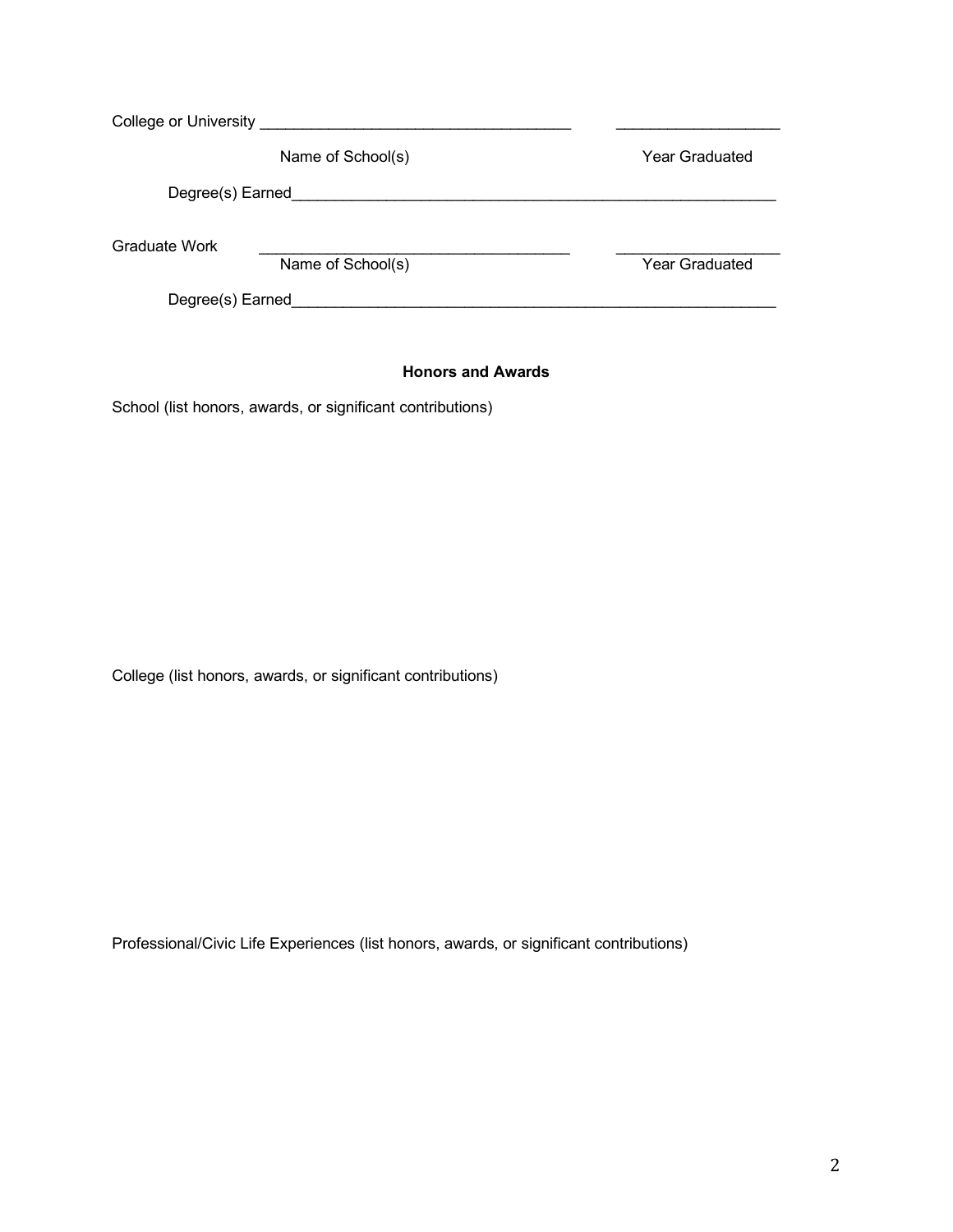Offices Held and/or Professional Organizations

**Contributions**

Speaker and/or Presentations

Writer

Leadership Responsibilities